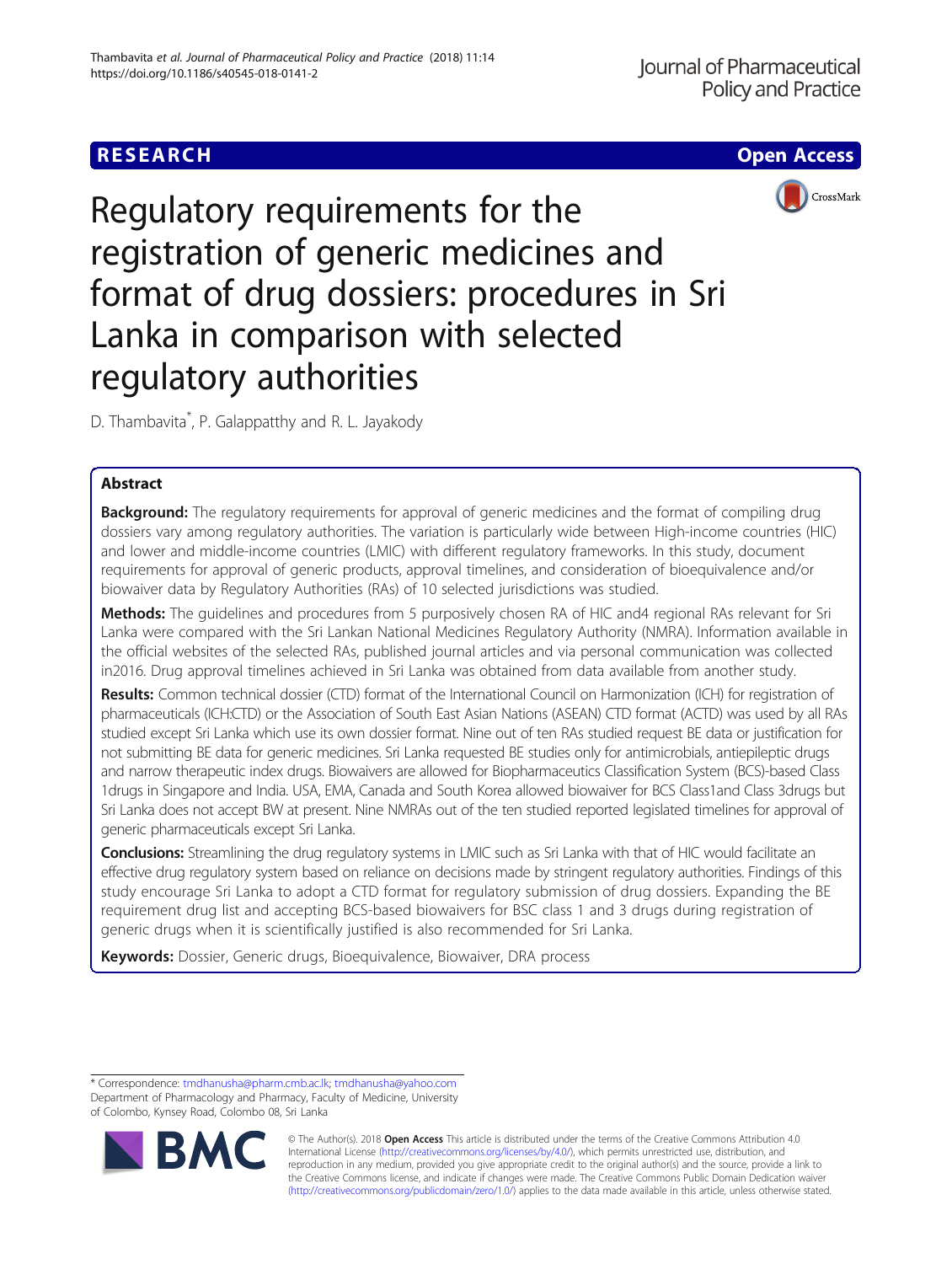## Background

The primary goal of a national medicine Regulatory Authority (RA) of a country is to approve efficacious, safe and quality drugs to the people of the country. The RAs meet two types of drugs, viz., new drugs (NDs) and generic or multisource medicines. With increasing use of generic medicines, a considerable amount of time of a RA would be spent on evaluating and approving generic medicines. Evaluation of the quality of the generic products becomes crucial for RAs of the lower and middle-income countries (LMIC). The situation becomes more complicated with biologics and bio-similar products, as they are not identical to innovator products. During the regulatory review process, the interchangeability of the generic product with the originator product was evaluated. Most RAs use bioequivalence (BE) data when evaluating their interchangeability  $[1-4]$  $[1-4]$  $[1-4]$  $[1-4]$  $[1-4]$ . BE is determined by administering the generic and a comparator medicine to a group of healthy volunteers and measurement of serial blood concentrations over a 24-h period. Most RAs recommend either the innovator product or an already approved brand-named product to use as the comparator product. As BE studies involve human volunteers and measurement of very low concentrations of the drug in blood they are very expensive to carry out. Moreover, the RAs will need to have experienced evaluators to evaluate BE data and to check their authenticity. To overcome some of these difficulties, the concept of biowaiver (BW) was introduced based on the Biopharmaceutics Classification System (BCS) of Active Pharmaceutical Ingredients (APIs) which can be applied for Immediate Release (IR) solid oral generic drug products. In BW studies, comparative dissolution testing is carried out between a comparator and generic product in 3 different pH media representing gastric, duodenal and intestinal pH. These in vitro BW studies are much cheaper to carry out when compared to the in vivo BE studies particularly for LMIC [\[5\]](#page-6-0). Therefore, most countries including the High Income Countries (HIC) are now resorting to accept BW data in place of BE data for selected drugs [\[4,](#page-6-0) [6](#page-6-0)–[8\]](#page-6-0). Granting BW is based on the solubility and permeability of the API, and in vitro dissolution of the finished product. However, one of the challenges faced by RAs of LMIC is lack of properly trained, experienced technical staff to evaluate the BE/BW data, interpret and advice on the data. Thus, some RAs in LMIC have regulatory systems that rely on the review process already done by ICH member countries or ICH observer countries. This process would be easier if a common dossier format is used during regulatory submission. Another factor that is important to the industry is to know how quickly they can get the registration of their products. Thus, most RAs have published drug approval timelines in order to establish an efficient and transparent drug regulatory process in their countries. They revise these timelines based on past performance [[9\]](#page-6-0).

Sri Lanka is a LMIC in South Asian region and vast majority of the medicines used in the country are generic medicines. The medicines regulation in Sri Lanka underwent a major revision recently with the implementation of a new National Medicines Regulatory Authority Act of 2015 passed in parliament and the establishment of a new National Medicines Regulatory Authority (NMRA) in 2015 [\[10\]](#page-6-0). The NMRA replaced the Cosmetics Devices and Drugs Authority (CDDA) and the CDDA Act of 1982. Although the establishment of the NMRA is considered a significant improvement in medicines regulation in Sri Lanka, we believe that the medicines regulatory system in Sri Lanka could be further improved. In this background, this study was planned to study the generic medicines approval process in Sri Lanka, compared to the regulatory process used in purposively selected 9 other countries. The generic medicine approval process was compared on the use of a common technical dossier (CTD) and the acceptance of BE and BW data. In addition, the legislated timelines for registration, the target time lines and achieved time taken for both generic and new drug product approvals was studied across the selected RAs. We also planned to make recommendations to the Sri Lankan NMRA to improve its generic drug approval process based on our findings.

## **Methods**

The purposively selected RAs for the study included those generally considered as 'stringent' regulatory authorities (SRAs) and the regional authorities that are relevant to Sri Lanka, from which it was possible to obtain data required from the official websites. The definition of 'stringent' used by the Global Fund was used in this study [[11](#page-6-0)]. Accordingly, SRA means a regulatory authority which is (a) a member of the ICH or (b) an ICH Observer, being the European Free Trade Association (EFTA) as represented by Swiss Medic, Health Canada and World Health Organization (WHO) or (c) a regulatory authority associated with an ICH member through a legally binding mutual recognition agreement including Australia, Norway, and Iceland. Using this definition of SRAs, as all ICH member countries have similar or comparable generic medicine approval systems, three jurisdictions from ICH-member countries, one from ICH-observers and one from ICHassociate countries were selected as the five SRAs for the study. The international SRAs included were three ICH- members i.e. European Medicines Agency (EMA), United States Food and Drug Administration (US FDA) and Pharmaceuticals and Medical Devices Agency (PMDA) of Japan, one ICH-observer i.e. Health Canada (HC), and one ICH-associate i.e. the Therapeutics Goods Administration (TGA) of Australia. The four regional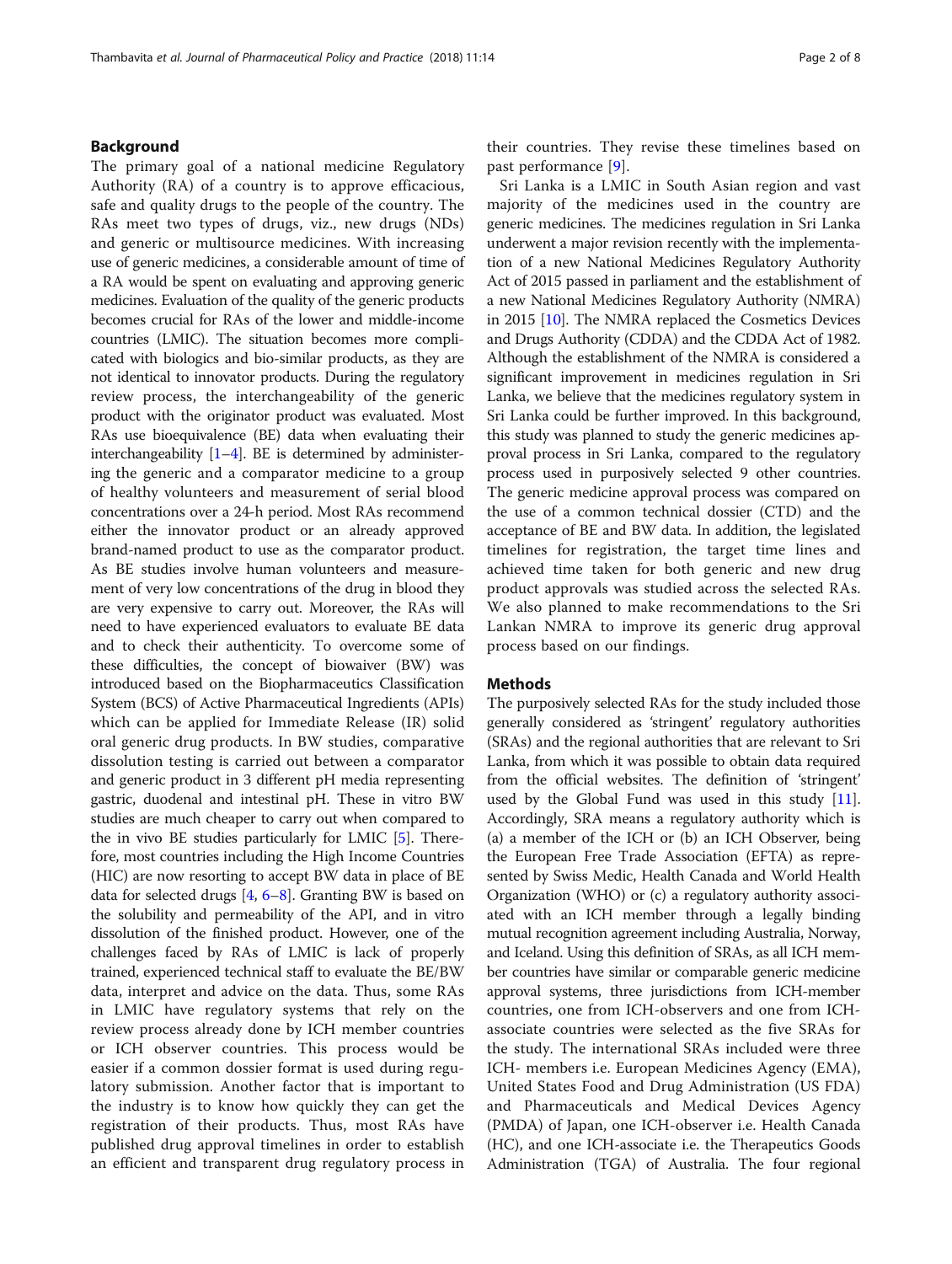agencies selected were Central Drugs Standard Control Organization (CDSCO) of India, National Pharmaceutical Control Bureau (NPCB) of Malaysia, Health Sciences Authority (HSA) of Singapore and Food and Drug Administration of South Korea (KFDA). Requirements of these RAs were compared with the processes adopted by the NMRA of Sri Lanka.

Data were collected from July–December 2016 for the comparison study from the selected RAs. Data for the achieved drug approval time in Sri Lanka was obtained from data available from another study conducted by the authors from January to May 2014 [[12\]](#page-6-0). The generic medicine approval process comparison was conducted through the information available on the official websites of the selected NMRAs and published articles in books and journals. Journal articles were searched using Google Scholar and PubMed. Recommended drug dossier format for regulatory submission of generic medicines, use of BE and BW data were compared in the websites of selected RAs and data available from published literature. Information about the NMRA, Sri Lanka was obtained through documents available with the officials of the NMRA. Legislated drug approval times and targeted drug approval times of these jurisdictions were obtained for both generic medicines and New Drug Application (NDA). Data on these drug approval times were obtained from the official websites and achieved drug approval times were obtained from published literature. As there were no mandated or targeted timelines available for Sri Lanka, achieved median drug approval time for Sri Lanka was calculated using unpublished primary data collected for another study conducted by the authors  $[13]$  $[13]$ . In that study on quality of registered amoxicillin products', data on 8 imported generic amoxicillin dossiers were audited based on 'clock- stop' method excluding client's time [[14\]](#page-7-0). The approval time considered was from the date of submission of the dossier until the date of approval of the medicinal product. The Median time for generic medicine registration was calculated using the time taken for registering these generic dossiers of imported products of amoxicillin. For other RAs, the drug approval times reported in the official websites and literature were obtained and reported. Guidelines and regulations pertaining to drug approval were also obtained from the official websites of the selected jurisdictions.

## Results

#### Definition of generic drugs used by RAs

Definition and subsequent explanations provided for 'generic medicine' by the selected RAs in their guidelines contained common criteria [[7,](#page-6-0) [8,](#page-6-0) [10,](#page-6-0) [14](#page-7-0)–[19](#page-7-0)] of active drug substance being qualitatively and quantitatively same with an already approved product, having the same or comparable dosage form, having the same route of administration, and demonstrating bioequivalence with a reference product.However, there were differences in consideration of salts or esters as the same active (or drug) substance, in the reference product. With regards to active pharmaceutical ingredient, USA, EU, Australia and Singapore accept different salts as the same active (or drug) substance, if it is the same active moiety in the reference product. However, Japan does not consider different salts as the same active substance.

#### Generic drug dossier format

Nine out of the ten RAs studied were using one of two common technical dossier (CTD) formats. Australia [[20](#page-7-0)], Canada [[21](#page-7-0), [22](#page-7-0)], EU [[23](#page-7-0)], India [\[24,](#page-7-0) [25\]](#page-7-0), Japan [[26](#page-7-0)], US [[27](#page-7-0)] and South Korea [\[28\]](#page-7-0) were using the ICH:CTD format. Association of Southeast Asian Nations (ASEAN) CTD format (ACTD) was used by Malaysia [\[29\]](#page-7-0). Singapore accepted dossiers in either formats [\[30\]](#page-7-0). Sri Lanka was using a format which it had developed based on the WHO recommendations for drug registration but not claimed to be either ICH:CTD or ACTD [\[31\]](#page-7-0). This drug dossier format used in Sri Lanka consisted of 79 criteria out of 126 recommended by the WHO [[32](#page-7-0)]. ICH:CTD and ACTD formats are similar in many aspects as the ACTD format has been derived from ICH:CTD format. In the ICH: CTD format, information should be organized into 5 modules. The ACTD format consists of four parts which corresponds to modules 1, 3, 4 and 5 of the ICH: CTD format. ACTD format does not have a part corresponding to Module 2 of the ICH: CTD, which contains summaries of Modules 4 and 5. Data on animal and clinical studies and bioavailability studies are included in Modules 4 and 5 of ICH: CTD and in Parts III and IV of the ACTD format for innovator medicines. These are replaced by the bioequivalence data in generic drug dossiers. Of the 10 NMRAs studied, except Sri Lanka all other nine DRAs accept drug dossiers through either electronic version of the CTD format (eCTD), or data via e-Drug Service in South Korea (ezfiling) or electronic filing of the data submitted through hard copies in India.

## Requirement of bioequivalence data

All the RAs except Sri Lanka used their own or adopted guidelines in establishing interchangeability of generic drugs but in Sri Lanka, there is no written BE guideline. Australia, EU, India and Canada required BE data at the time of registration for all solid oral dosage forms of generic drugs (Table [1](#page-3-0)). Therefore, for a drug to be qualified as a 'generic', it needed to demonstrate either in vivo or in vitro BE (for drugs for which BCS-based BW is accepted) with the originator product. Singapore requires BE for all prescription only medicines (PoMs) and Japan requires in vivo BE for first approval of all generic drugs. Australia requests BE or justification for not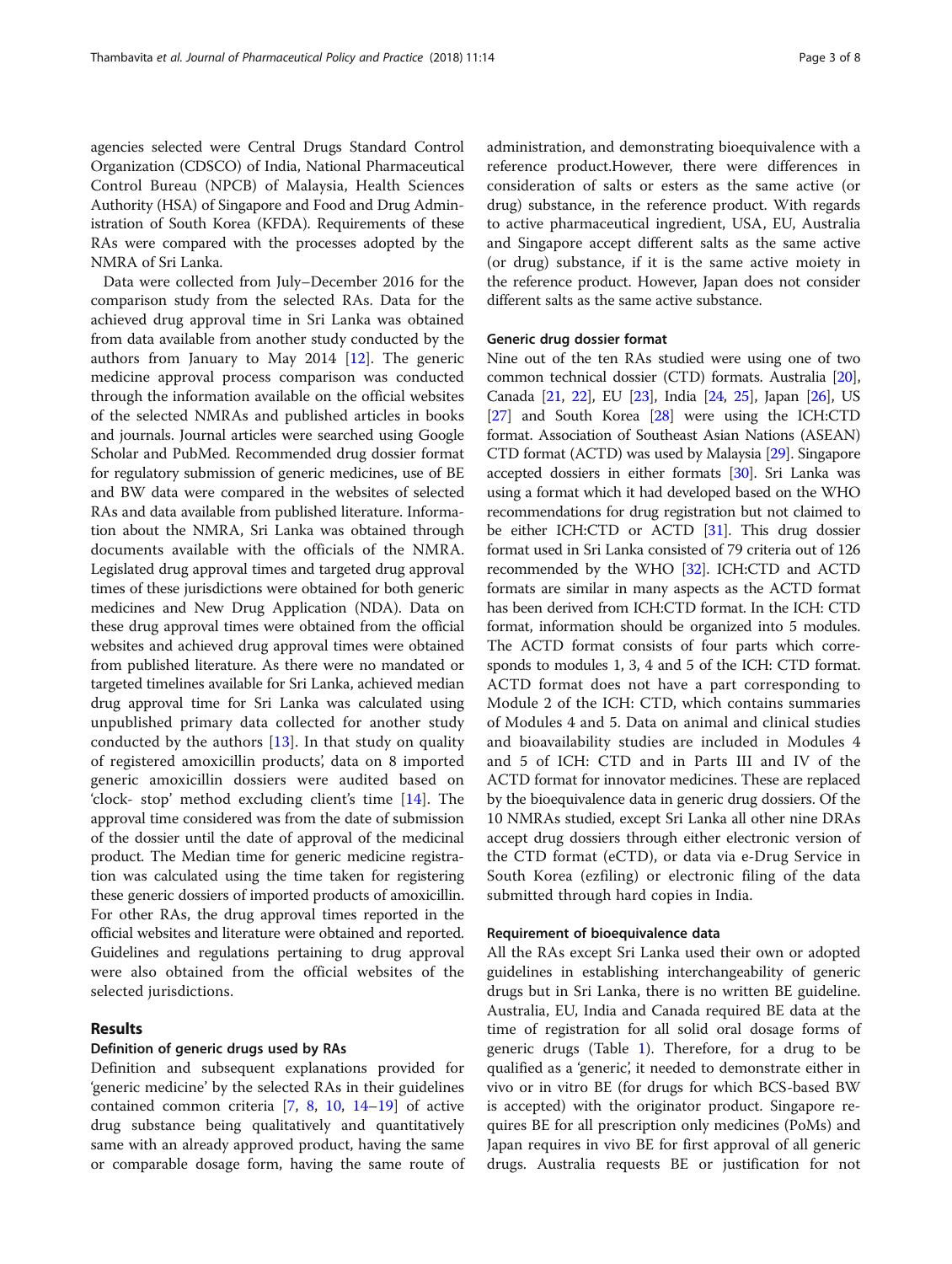| Jurisdiction | Bioequivalence data requirement                                                                             | Biowaiver data acceptance<br>BCS Class1drugs                                                                                                                                                           |  |  |
|--------------|-------------------------------------------------------------------------------------------------------------|--------------------------------------------------------------------------------------------------------------------------------------------------------------------------------------------------------|--|--|
| Australia    | POM and for an identified list of OTC medicines.                                                            |                                                                                                                                                                                                        |  |  |
| Canada       | Required for all solid oral generic drugs                                                                   | BCS Class1 and Class 3 drugs [7]                                                                                                                                                                       |  |  |
| <b>FU</b>    | solid oral generic drugs                                                                                    | BCS Class1and Class 3 drugs [46]                                                                                                                                                                       |  |  |
| India        | solid oral generic drugs                                                                                    | BCS Class 1 drugs and Schedule Y drugs <sup>a</sup> and drug<br>already approved for new claims, new indication, new<br>dosage form/ new route of administration, modified<br>release dosage form [25] |  |  |
| Japan        | solid oral generic drugs. (In vivo BE is reguired<br>for first approval of all generics).                   | Does not accept BCS-based biowaiver for first approval<br>of generic drugs. Accepts dissolution studies <sup>b</sup> for minor<br>changes in the formulation and the dose strength                     |  |  |
| Malaysia     | solid oral generic drugs                                                                                    | BCS Class 1drugs. A list for which biowaiver can be<br>considered is provided [16, 29]                                                                                                                 |  |  |
| Singapore    | POM and for over the counter medicines not<br>included in the list of medicines exempted from BE            | BCS Class 1 drugs and for additional strengths of<br>the drug if doses are proportional [8]                                                                                                            |  |  |
| South Korea  | solid oral generic drugs                                                                                    | BCS Class 1 and Class 3drugs                                                                                                                                                                           |  |  |
| Sri Lanka    | antiepileptic, narrow therapeutic index drugs,<br>sustained release products and antimicrobials (from 2014) | Does not accept BW data                                                                                                                                                                                |  |  |
| <b>USA</b>   | solid oral generic drugs                                                                                    | <sup>C</sup> BCSClass1and3drugs [6, 47, 48]                                                                                                                                                            |  |  |

<span id="page-3-0"></span>Table 1 Bioequivalence data requirements and biowaiver data acceptance by the selected RAs

<sup>a</sup> New drugs which require human clinical pharmacology data for registration under the rules for Schedule Y of Drugs and Cosmetics rules of Central Drugs Standard Control Organization (CDSCO), India

<sup>b</sup> Multimedia dissolution tests

<sup>c</sup> For first time registration

submitting BE for all PoMs. For over the counter (OTC) medicines they have given a list of medicines not requiring BE. Since 2014 Sri Lanka requires BE data for antimicrobials, antiepileptic drugs and narrow therapeutic index drugs as per a circular issued by the NMRA. However, NMRA, has not given a definition that it uses for narrow therapeutic index drugs but the drugs that are generally considered to have a narrow therapeutic index as given in standard text books are considered under this category during their regulatory decisions on "case by case basis".

#### Requirement of biowaiver data

USA, Canada, EMA and South Korea accept BCS-based biowaiver for both BCS Class1and Class 3drugs. Australia, India, Malaysia, and Singapore accept BCS-based BW for BCS Class 1drugs (Table 1). Japan does not accept BCSbased BW when registering generic drugs for the first time. It accepts dissolution test results for minor changes in the formulation and the dose strength, which is allowed for all drugs. Sri Lanka does not have a policy on accepting BW.

### Time taken for generic drug registration

Generic drug approval timelines identified and reported from the selected RAs are given in Table [2.](#page-4-0) Accordingly, 9 out of the 10 RAs studied had mandated drug approval timelines. Achieved times from studies were available only for Sri Lanka and Japan. According to the Melchior

[[33\]](#page-7-0), in the USA, the target given for standard drug approval for 2010 was 10 months. The performance goal for both USA and Canada for the fiscal year 2010 was to act on 90% of the submission within 10 months [[33,](#page-7-0) [34](#page-7-0)]. Australia has legislated timelines for drug approval within 40 working days (WD) commitment for informing acceptance or rejection for processing. The, legislated TGA commitment was 255 WD and it was being streamlined to have no more than 300 CD (10 months), including the sponsor time [\[33](#page-7-0)]. The 12 months drug approval time in Japan includes 1.5 months applicant response time and 2 months for Good Manufacturing Practices (GMP) inspection time [\[35](#page-7-0)]. In practice, the reported regulatory review time was 9 months excluding applicant time in the year 2013 in Japan [\[33](#page-7-0)]. Singapore and Malaysia conduct abridged drug dossier evaluation. In Singapore, the approval time for verification dossiers, which are already evaluated and approved by EMA, US FDA, Health Canada, TGA, and UK MHRA is only 60 WD for new drug applications or 120 WD for generic drug applications. According to the reported data, EU has a centralized drug evaluation process with EMA which has legislated timeline of 210 WD. (this is subjected to certain specific National Authority timelines within EU) [[33](#page-7-0)] Malaysia takes 12 months for evaluation of hard copy submissions and 6 months for online submissions [[33](#page-7-0)]. Sri Lanka did not have published legislated or targeted timelines for drug approval. Thus, the study conducted based on an audit of 8 generic dossiers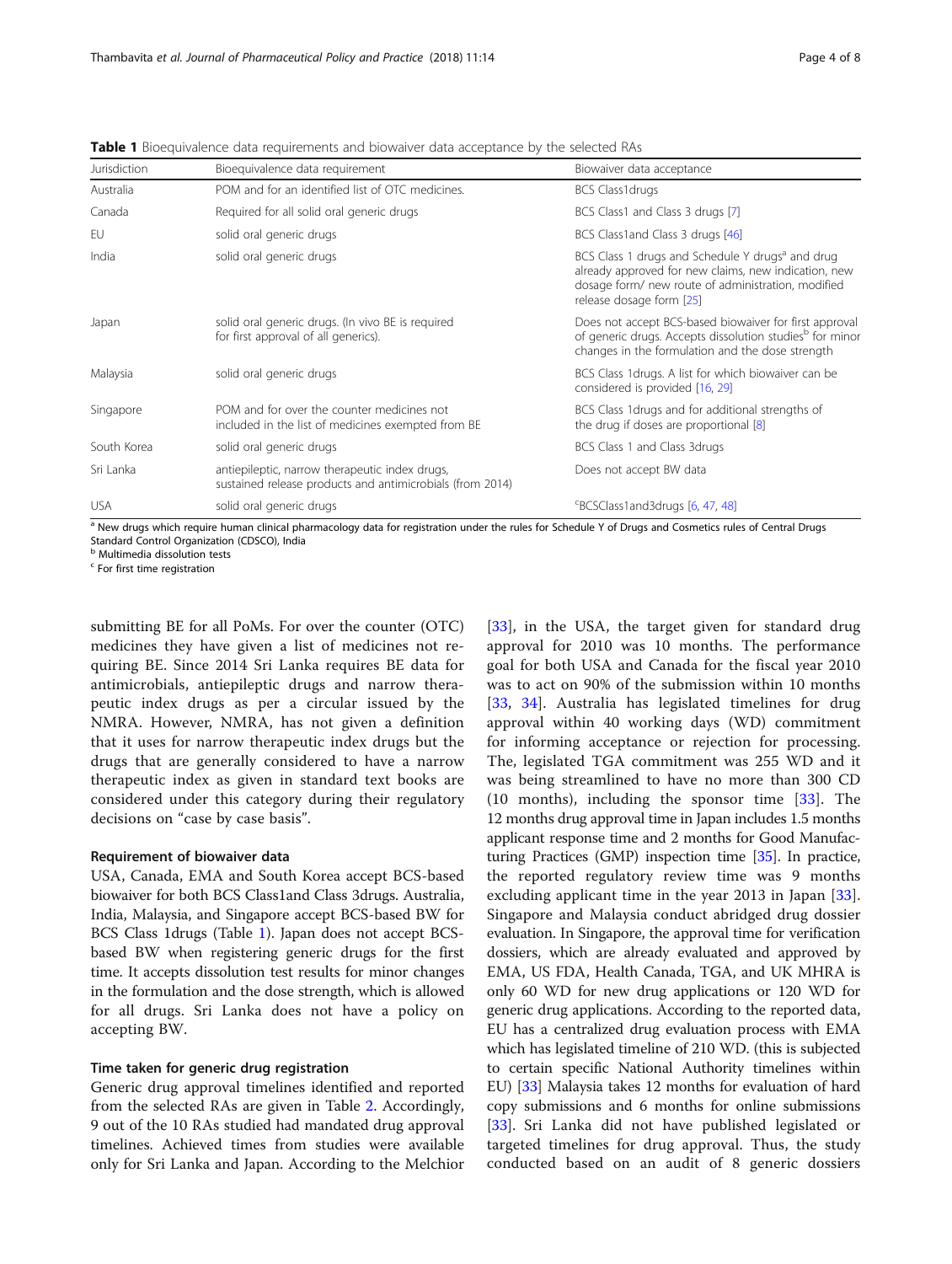| Jurisdiction         | Legislated drug approval time                                                                                                              |                                                                                                                                                                             | Targeted drug approval time      |                                                                               | Achieved drug<br>approval time            | Reference |
|----------------------|--------------------------------------------------------------------------------------------------------------------------------------------|-----------------------------------------------------------------------------------------------------------------------------------------------------------------------------|----------------------------------|-------------------------------------------------------------------------------|-------------------------------------------|-----------|
|                      | NDA <sup>9</sup> or NCE <sup>h</sup>                                                                                                       | ANDA <sup>i</sup> or generic<br>medicines                                                                                                                                   | NDA or NCE <sup>h</sup>          | ANDA <sup>i</sup> or generic<br>medicines                                     | ANDA <sup>i</sup> or<br>generic medicines |           |
| <b>USA</b>           | 6 months under<br>priority review<br>10 months under<br>standard review                                                                    | 180 WD                                                                                                                                                                      | submissions within<br>given time | To act on 90% of the To act on 90% of the<br>submissions within<br>given time |                                           | $[33]$    |
| Australia            | 255 WD $c$ d                                                                                                                               | 175 WD $c$ d                                                                                                                                                                |                                  |                                                                               |                                           | $[49]$    |
| Canada               | 300 CD $a$                                                                                                                                 | 180 CD <sup>a</sup>                                                                                                                                                         | submissions within<br>given time | To act on 90% of the To act on 90% of the<br>submissions within<br>given time |                                           | $[50]$    |
| EU                   | 210 WD <sup>c</sup><br>150 WD <sup>c</sup> (accelerated<br>assessment)                                                                     |                                                                                                                                                                             |                                  |                                                                               |                                           | $[51]$    |
| Japan                | 15.3 months                                                                                                                                | 12 months d                                                                                                                                                                 |                                  |                                                                               | 9 months in<br>the year 2013              | $[52]$    |
| India                | 180 days                                                                                                                                   | 120 days                                                                                                                                                                    |                                  |                                                                               |                                           | $[53]$    |
| Malaysia             | 245 WD <sup>cd</sup><br>(Full evaluation)                                                                                                  | 210 WD <sup>cd</sup><br>(Full evaluation)<br>116 WD <sup>cd</sup> (Abridge Single<br>active ingredient)<br>136 WD <sup>cd</sup> (Abridge two or<br>more active ingredients) |                                  |                                                                               |                                           | $[2]$     |
| Singapore            | 180 WD <sup>c</sup> (abridged<br>evaluation)<br>270 WD <sup>c</sup> (full evaluation)<br>60 WD <sup>c</sup> (for verification<br>dossiers) | 240 WD <sup>c</sup> (abridge<br>evaluation)<br>120 WD <sup>c</sup> (for verification<br>dossiers)                                                                           |                                  |                                                                               |                                           | $[30]$    |
| Republic of<br>Korea | 30 days for INDs <sup>e</sup><br>90 days when DMF f review<br>is not included<br>120 days when DMF f review<br>is included                 |                                                                                                                                                                             |                                  |                                                                               |                                           | $[28]$    |
| Sri Lanka            |                                                                                                                                            |                                                                                                                                                                             |                                  |                                                                               | 90 days (generic<br>medicine)             |           |

## <span id="page-4-0"></span>Table 2 Drug approval timelines of the selected NMRAs

<sup>a</sup> CD Calendar dates

b The performance goal for the year 2010 was to act 90% of this given timeline

 $c$  Working days

<sup>d</sup> including client time

<sup>e</sup> Investigational New Drug

<sup>f</sup> DMF: Drug Master File

<sup>g</sup> NDA- New Drug Application

h NCE- New Chemical Entity

<sup>i</sup> ANDA - Abbreviated New Drug Application

showed median time of 90 WD with the range of 7 to 379 WD for Sri Lanka.

## **Discussion**

All selected RAs referred to pharmaceutical equivalents to describe term 'generic medicine' in their guidelines. Thus, pharmaceutical equivalents contain identical active drug ingredients which may also can be presented either in same salts or ester forms of the same therapeutic moiety. This definition was similar across the RAs studies except in Japan.

A CTD format was used by all RAs studied except Sri Lanka, when submitting generic drug dossiers for registration. Even though ICH countries initially worked on evaluation and registration of products containing NDAs and new biotechnological products in ICH countries, their guidelines now address quality of generic products [\[36](#page-7-0)]. Thus, later versions of ICH guidelines have influenced the generic drug manufacturers in other countries. Notwithstanding the difficulties of implementing highly technical scientific requirements which require considerable cost, there are other countries that have adopted the ICH guidelines [[37](#page-7-0)]. This adoption has given wider acceptability to the ICH standards [\[37](#page-7-0)]. According to our study results, three out of four regional RAs selected for the study, i.e. India, South Korea and Singapore, use the ICH: CTD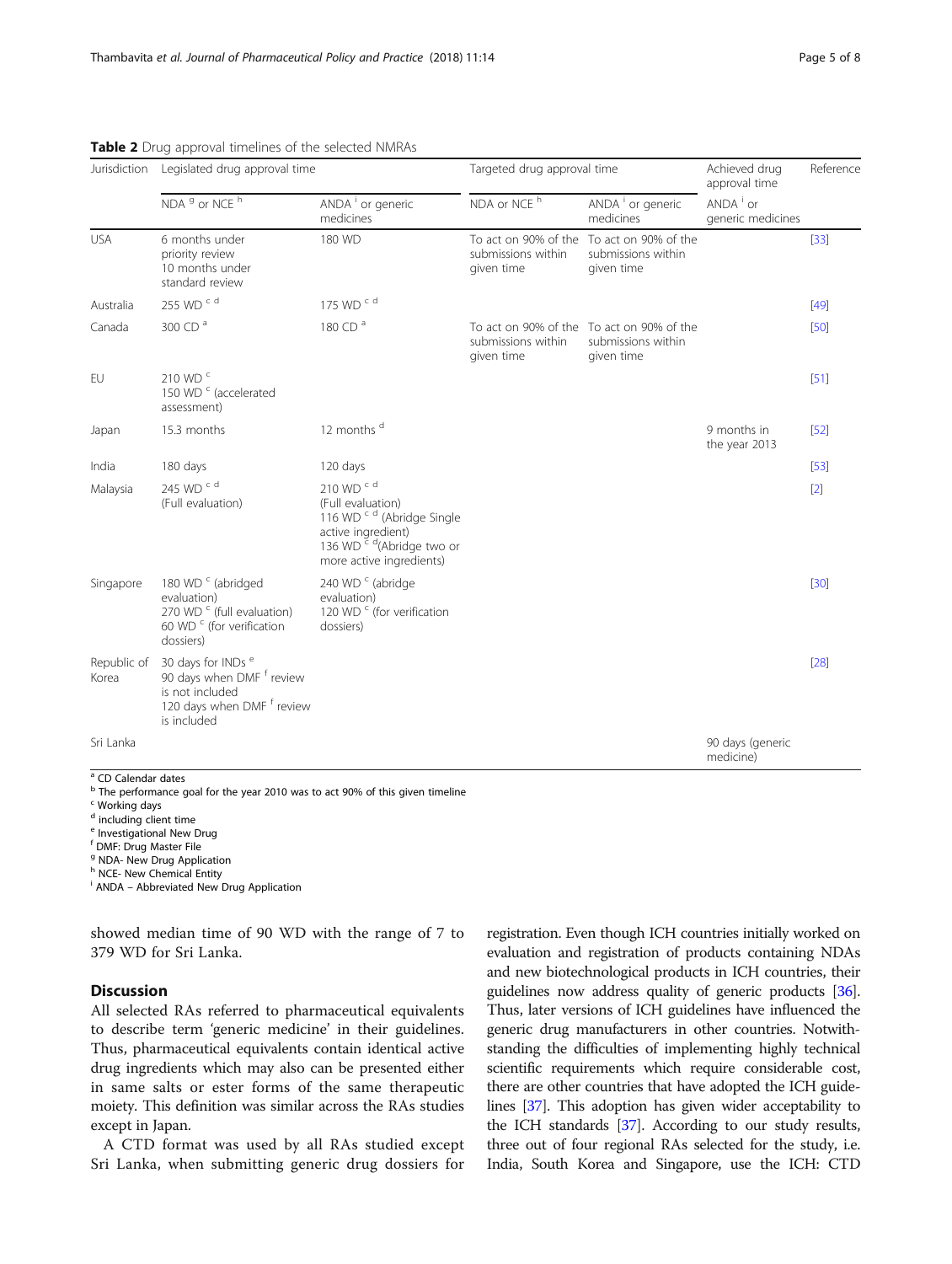format. Two out of the ten RAs studied used the ACTD format for regulatory submission. ASEAN works on developing reference substances, guidelines and trade agreements with regards to pharmaceuticals in the ASEAN region [\[38](#page-7-0), [39\]](#page-7-0). The ACTD format aims at establishing a common technical document to harmonize pharmaceutical product dossiers with the ICH [\[39\]](#page-7-0). As most of the LMIC in Asia get at least some of their drug products already registered in an ICH jurisdiction, a detailed review of efficacy and safety data is often not required. Further, a country like Sri Lanka can benefit from converting to a CTD format as this facilitates approval based on reliance of judgment made by a SRA.

The local dossier format currently used by the NMRA, Sri Lanka had been developed based on WHO technical guidance at its start in the 1970s [\[40\]](#page-7-0). No official updated guidance has been issued since then on the dossier format or other requirements such as BE. Hence the details of BE requirements have so far not been incorporated into it. However, the new NMRA Act of 2015 states that regulations may be made in respect of BE and BW data related to generic medicines submitted for evaluation [\[10\]](#page-6-0). Our findings encourage Sri Lanka to have regulations to be made on a CTD format for regulatory submission of drug dossiers. Results also indicate leading well-resourced agencies internationally and regionally facilitating electronic submission of drug dossiers.

Nine out of the ten RAs studied except Sri Lanka had guidelines on BE data requirements. Accordingly, BE data is a mandatory requirement particularly for all prescription only medicines during solid oral generic medicine registration. In vivo BE studies of generic medicines provide greater assurance of BA/BE and consistent therapeutic outcomes. However, BE requirement affects the product cost and timely availability of generic products. The BCS-based biowaiver for solid oral generic products exempts generic drugs belonging to certain BCS classes, from expensive and cumbersome in vivo BE studies. According to Davit et al., presently USA and EU waive in vivo BE for a different strength of BCSClass1 and Class 3drugs which are already approved by those jurisdictions [\[41\]](#page-7-0). It further highlights better harmonized BCS-based BW guidance among US FDA, EU and the WHO [[41](#page-7-0)]. EU also considers BW for modified release dosage forms for which acceptable in vitro-in vivo correlation (IVIVC) is established [\[42\]](#page-7-0). Four RAs studied allow BW for both BCS Class 1 and Class 3 drugs, while five RAs studied allow BW only for BCS Class 1drugs. All RAs in their guidelines documents on application of BW have clearly stated that BW should not be allowed for narrow therapeutic range drugs. The study revealed that the NMRA of Sri Lanka presently does not have any guidelines on application and acceptance of BW. Although the definition of 'generic drug' indicates already proven bioequivalence with a reference product, in Sri Lanka according to the circulars issued only antibiotics, antiepileptic drugs and narrow therapeutic index drugs need to show evidence of bioequivalence. Careful control of the interchangeability of generic medicines is mandatory to have safe generic substitution. As Sri Lanka depends heavily on generic medicines, regulatory decisions are needed for the application of BCS-based biowaiver in establishing interchangeability and waiver of in vivo BE studies for generic medicines. Thus, if Sri Lanka can explicitly apply BCS-based BW it will particularly support the local pharmaceutical manufacturing industry in registering their generic pharmaceuticals by allowing demonstration of interchangeability using low cost BW studies. Furthermore, having guidelines for the industry will facilitate more transparent and effective regulatory system.

Generally, the approval process of a generic drug is considerably simpler and less time consuming compared to a NDA. The drug approval process could be a standard review or expedited review (may be differently named by different RAs). According to Kashyap et al., in the EU, generic drugs are mainly approved through a mutual recognition procedure which has a timeline of 390 days [[43](#page-7-0)]. According to the results of our study nine out of the ten jurisdictions had mandated drug approval timelines. A comparison study on the regulatory review process across five regulatory agencies in the USA, Europe, Canada, Switzerland, and Australia reported overall approval time range across these jurisdictions, which ranged from 368 to 595 days including client times [\[44](#page-7-0)]. However, this comparison was conducted in 2007 and now the actual timelines of these jurisdictions may be different. NMRA Sri Lanka did not provide approval timelines. The median drug approval time reported as 3 months from Sri Lanka, was based on the results of an audit conducted on 8 generic drug dossiers. The NMRA of Sri Lanka has registered a considerable number of pharmaceutical products in the recent past [\[45](#page-7-0)]. The, the shorter drug approval times indicate expedited review coupled with non-requirement of BE data for most drugs during the generic drug approval in Sri Lanka. Having legislated or targeted drug approval timelines show the transparency in the regulatory process and it is a measure of regulatory efficiency. On the other hand, imposition of hard, legislated time targets could lead to decision errors due to hurried evaluation with adverse consequences. Therefore, instead of unrealistic timelines, it would be better to have performance based time targets for drug approval which would pave the way towards an efficient and timely drug approval process.

Although initial harmonization work was more with NDAs [\[9](#page-6-0)] more recent literature by Davit et al. discussed good convergence of US FDA, EU and WHO on BCS biowaiver criteria as applied to generic medicines [\[41](#page-7-0)]. Harmonization of the procedures and documentation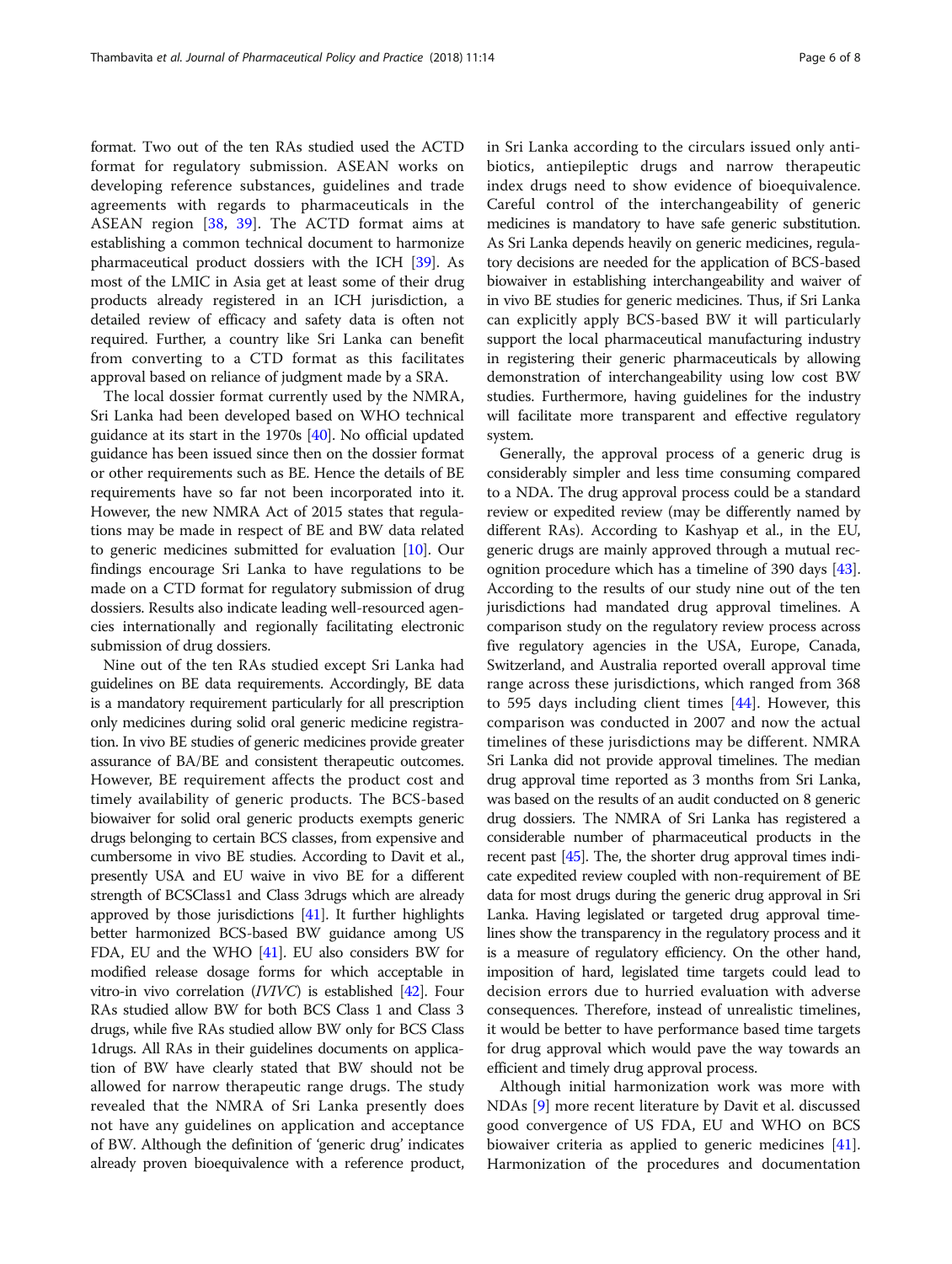<span id="page-6-0"></span>improved the reliance on stringent regulatory systems. Having an effective drug regulatory system will pave the way towards mutual recognition of regulatory activities among RAs, which would ultimately help to ease the regulatory burden of jurisdictions with limited resource. Although this study highlighted the areas for improvement in generic drug registration process in Sri Lanka, the registration process of biologics, biosimilars, and NCE were not studied. Regulatory timeline was also obtained only for a limited number of generic products registered Sri Lanka. Therefore, further studies are needed to identify registration process for the other categories of medicines and the actual drug approval timelines for a larger number of dossiers submitted for registration in Sri Lanka.

## Conclusion

This study evaluated the drug registration process and requirements for registration of generic medicines in Sri Lanka, a LMIC in South Asia, to provide recommendations to NMRA. Adopting a CTD format for regulatory submission and enabling electronic submission would facilitate regulatory review process by speedy review, easy communication with the applicant, reducing regulatory burden and also improving industry compliance. The list of medicines that require BE data needs expansion in Sri Lanka to ensure the quality of generic drugs registered. NMRA should also apply the concept of BCS-based BW for BCS Class 1 and Class 3 drugs when it is scientifically justified. Therefore, we recommend the NMRA Sri Lanka to adopt a CTD format for regulatory submission of drug dossiers, facilitate electronic submission, expand the list of drugs requiring BE and accept BCS based BW for BCS class 1 and 3 drugs when scientifically justified.

#### Abbreviations

ACTD: Association of Southeast Asian Nations' common technical dossier; API: Active pharmaceutical ingredient; ASEAN: Association of South East Asian Nations; BCS: Biopharmaceutics Classification System; BE: Bioequivalence; BW: Biowaiver; CD: Calendar days; CDDA: Cosmetics Devices and Drugs Authority; CDSCO: Central Drugs Standard Control Organization; CTD: Common technical dossier; eCTD: Electronic common technical dossier format; e-filing: Electronic filling; EMA: European Medicines Agency; EU: European Union; GMP: Good Manufacturing Practices; HC: Health Canada; HSA: Health Sciences Authority; ICH:CTD: International Council on Harmonisation of Technical Requirements for Registration of Pharmaceuticals for Human Use Common Technical Dossier format; IR: Immediate release; IVIVC: In vitro-in vivo correlation; KFDA: Korean Food and Drug Administration; NCE: New chemical entity; NDA: New Drug Application; NMRA: National Medicines Regulatory Authority; NMRAs: National Medicine Regulatory Authorities; NPCB: National Pharmaceutical Control Bureau; OTC: Over the counter; PMDA: Pharmaceuticals and Medical Devices Agency; POM: Prescription only medicines; RA: Regulatory Authority; SRAs: Stringent regulatory authorities; TGA: Therapeutics Goods Administration; USA: United States of America; USFDA: United States Food and Drug Administration; WD: Working days; WHO: World Health Organization

#### Acknowledgments

Authors wish to thank Research Writing Support Program (RWSP), Faculty of Medicine, University of Colombo, Sri Lanka, and Author AID at INASP for writing assistance.

#### Availability of data and materials

Most of the data supporting the conclusions of this article was obtained from the official domains of the websites of the selected RAs. Data used in this study is available with the corresponding author and can be provided at any time on reasonable request.

#### Authors' contributions

PG and DT conceptualized the study. PG and RLJ contributed to the study design. DT carried out data collection and analysis. All authors contributed to interpretation of results. DT drafted the original manuscript. All the authors read, revised and approved the final manuscript.

#### Ethics approval and consent to participate

Not applicable.

#### Competing interests

The authors declare that they have no competing interests.

#### Publisher's Note

Springer Nature remains neutral with regard to jurisdictional claims in published maps and institutional affiliations.

#### Received: 6 November 2017 Accepted: 20 April 2018 Published online: 21 June 2018

#### References

- 1. United States Food and Drug Administration. Guidance for industry ANDA submissions — content and format of abbreviated new drug applications, ed. Rockville, USA; 2014. p. 3.
- 2. National Pharmaceutical Control Bureau Malaysia, Drug registration guidance document. First ed. Selangor Darul Ehsan, Malaysia National Pharmaceutical Control Bureau Ministry of Health, Malaysia. 2014.[https://](https://www.pmda.go.jp/files/000204339.pdf) [www.pmda.go.jp/files/000204339.pdf.](https://www.pmda.go.jp/files/000204339.pdf) Accessed 15 Dec 2016.
- 3. World Health Organization. Guidelines on submission of documentation for a multisource (generic) finished product: general format: preparation of product dossiers in common technical document format. In: WHO expert committee on specifications for pharmaceutical preparations. Annex 5 (WHO technical report series, No. 961); 2011.
- 4. European Medicines Agency. Guideline on the investigation of bioequivalence secondary guideline on the investigation of bioequivalence. 2010. [http://www.](http://www.ema.europa.eu/docs/en_GB/document_library/Scientific_guideline/2010/01/WC500070039.pdf) [ema.europa.eu/docs/en\\_GB/document\\_library/Scientific\\_guideline/2010/01/](http://www.ema.europa.eu/docs/en_GB/document_library/Scientific_guideline/2010/01/WC500070039.pdf) [WC500070039.pdf.](http://www.ema.europa.eu/docs/en_GB/document_library/Scientific_guideline/2010/01/WC500070039.pdf) Accessed 15 June 2015.
- 5. Polli JE. In vitro studies are sometimes better than conventional human pharmacokinetic in vivo studies in assessing bioequivalence of immediaterelease solid oral dosage forms. AAPS J. 2008;10(2):289–99.
- 6. United States Food and Drug Administration. Guidance for industry: waiver of in vivo bioavailability and bioequivalence studies for immediate-release solid oral dosage forms based on a biopharmaceutics classification system. Rockville, USA; 2015.
- 7. Health Canada. Guidance document: biopharmaceutics classification system based biowaiver. Ottawa: Health Products and Food Branch, Health Canada; 2014. p. 12.
- 8. Health Sciences Authority Singapore. Guidance on medicinal product registration in Singapore. 2011. [http://www.hsa.gov.sg/content/hsa/en.html.](http://www.hsa.gov.sg/content/hsa/en.html) Accessed 1 June 2015.
- 9. Hill S, Johnson K. Emerging challenges and opportunities in drug registration and regulation in developing countries. Access to medicines. London: Fretwells Ltd; 2004. p. 47.
- 10. Cosmetics Devices and Drug Regulatory Authority. Legislation: National Medicines Regulatory Authority Act, no. 5 of 2015 Colombo, Sri Lanka; 2016. p. 98.
- 11. Fund TG. Quality assurance policy for pharmaceutical products. 2018. [https://www.theglobalfund.org/media/5894/psm\\_qapharm\\_policy\\_en.pdf](https://www.theglobalfund.org/media/5894/psm_qapharm_policy_en.pdf). Accessed 15 Feb 2018.
- 12. Thambawita D, Mannapperuma U, Galappatthy P, Dissanayeke S, Benaragama BVSH, Jayakody RL. Compliance of selected drug dossiers submitted for registration, as per drug regulatory authority requirements and WHO recommendations. Proceedings of international medical congress, Sri Lanka medical association 2015.
- 13. Wharf C. EMA procedural advice for users of the centralised procedure for generic/hybrid applications. 2016. [http://www.ema.europa.eu/docs/en\\_GB/](http://www.ema.europa.eu/docs/en_GB/document_library/Regulatory_and_procedural_guideline/2009/10/WC500004018.pdf)